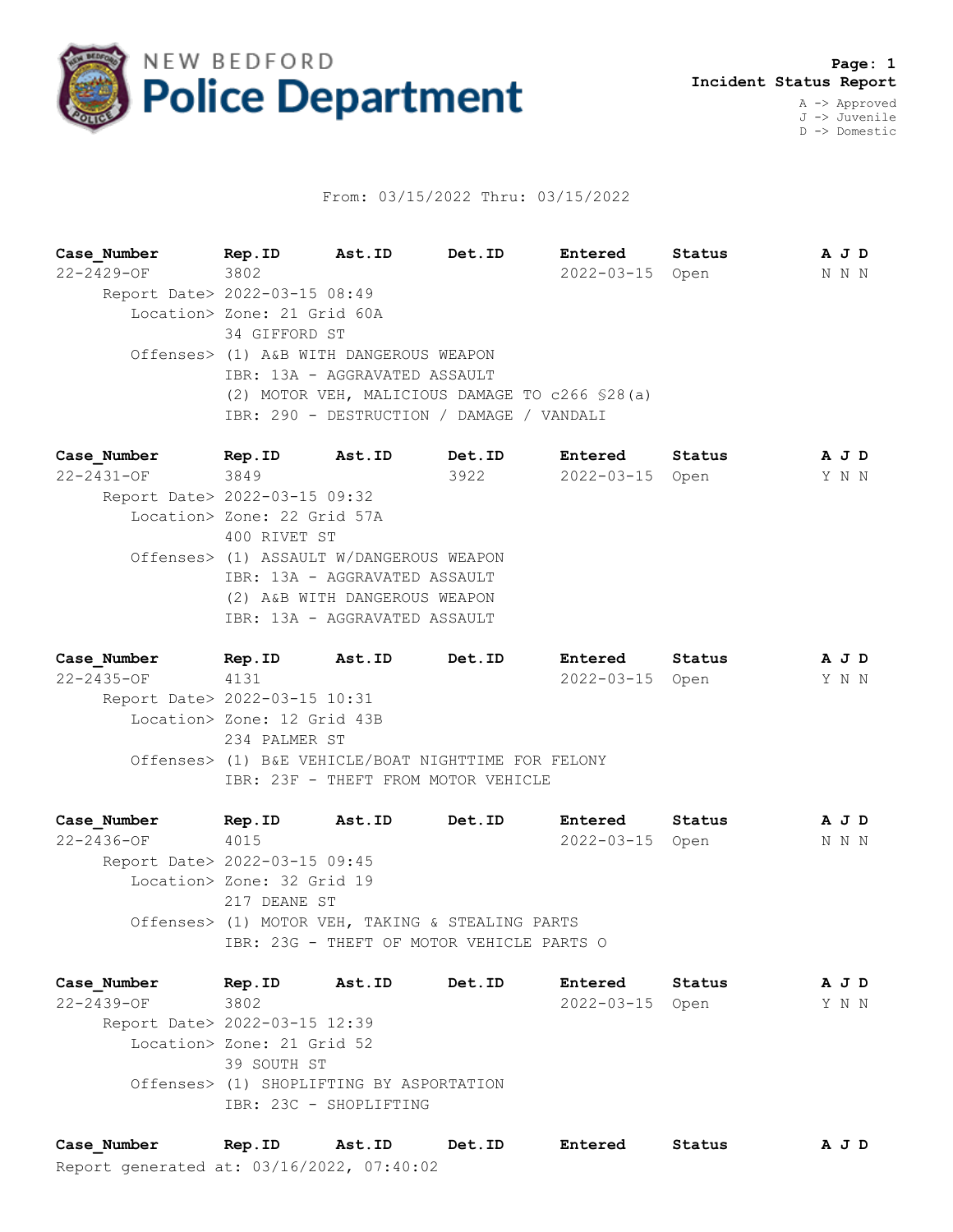

 **Page: 2 Incident Status Report**

> A -> Approved J -> Juvenile D -> Domestic

22-2440-OF 3851 2022-03-15 Open Y N N Report Date> 2022-03-15 12:26 Location> Zone: 13 Grid 34B 338 CEDAR ST Offenses> (1) IDENTITY FRAUD IBR: 26C - IMPERSONATION

| Case Number                   | Rep.ID Ast.ID                           | <b>Det.ID</b> | Entered         | Status | A J D |  |
|-------------------------------|-----------------------------------------|---------------|-----------------|--------|-------|--|
| 22-2442-OF                    | 5577                                    |               | 2022-03-15 Open |        | N N N |  |
| Report Date> 2022-03-15 12:35 |                                         |               |                 |        |       |  |
|                               | Location> Zone: 23 Grid 65              |               |                 |        |       |  |
|                               | 19 RUTH ST                              |               |                 |        |       |  |
|                               | Offenses> (1) DOG, FAIL MUZZLE/RESTRAIN |               |                 |        |       |  |
|                               | IBR: 90Z - ALL OTHER OFFENSES           |               |                 |        |       |  |
|                               | (2) BODILY INJURY BY DOG                |               |                 |        |       |  |
|                               | IBR: 90Z - ALL OTHER OFFENSES           |               |                 |        |       |  |
|                               | (3) DAMAGE CAUSED BY DOG                |               |                 |        |       |  |
|                               | IBR: 90Z - ALL OTHER OFFENSES           |               |                 |        |       |  |
|                               | (4) DOG, FAIL LICENSE                   |               |                 |        |       |  |
|                               | IBR: 90Z - ALL OTHER OFFENSES           |               |                 |        |       |  |
|                               | (5) DOG, FAIL LICENSE                   |               |                 |        |       |  |
|                               | IBR: 90Z - ALL OTHER OFFENSES           |               |                 |        |       |  |

| Case Number                   | Rep.ID                     | Ast.ID                                  | Det.ID | Entered         | Status | A J D |  |
|-------------------------------|----------------------------|-----------------------------------------|--------|-----------------|--------|-------|--|
| $22 - 2443 - OF$              | 5577                       |                                         |        | 2022-03-15 Open |        | N N N |  |
| Report Date> 2022-03-15 13:17 |                            |                                         |        |                 |        |       |  |
|                               | Location> Zone: 31 Grid 17 |                                         |        |                 |        |       |  |
|                               | 109 PHILLIPS AVE           |                                         |        |                 |        |       |  |
|                               |                            | Offenses> (1) DOG, FAIL MUZZLE/RESTRAIN |        |                 |        |       |  |
|                               |                            | IBR: 90Z - ALL OTHER OFFENSES           |        |                 |        |       |  |
|                               |                            |                                         |        |                 |        |       |  |

**Case\_Number Rep.ID Ast.ID Det.ID Entered Status A J D** 22-2444-OF 4012 2022-03-15 Open Y N N Report Date> 2022-03-15 14:05 Location> Zone: 31 Grid 25A 122 SAWYER ST Offenses> (1) SHOPLIFTING BY ASPORTATION IBR: 23C - SHOPLIFTING

**Case\_Number Rep.ID Ast.ID Det.ID Entered Status A J D** 22-2450-OF 3957 2022-03-15 Open Y N N Report Date> 2022-03-15 16:27 Location> Zone: 35 Grid 31A 6 W HILL RD Offenses> (1) DESTRUCTION OF PROPERTY -\$1200, MALICIOUS c266 §127 IBR: 290 - DESTRUCTION / DAMAGE / VANDALI

| Case Number | Rep.ID | Ast.ID | Det.ID | Entered         | Status | AJD   |  |
|-------------|--------|--------|--------|-----------------|--------|-------|--|
| 22-2458-OF  | 3979   |        |        | 2022-03-15 Open |        | Y N N |  |